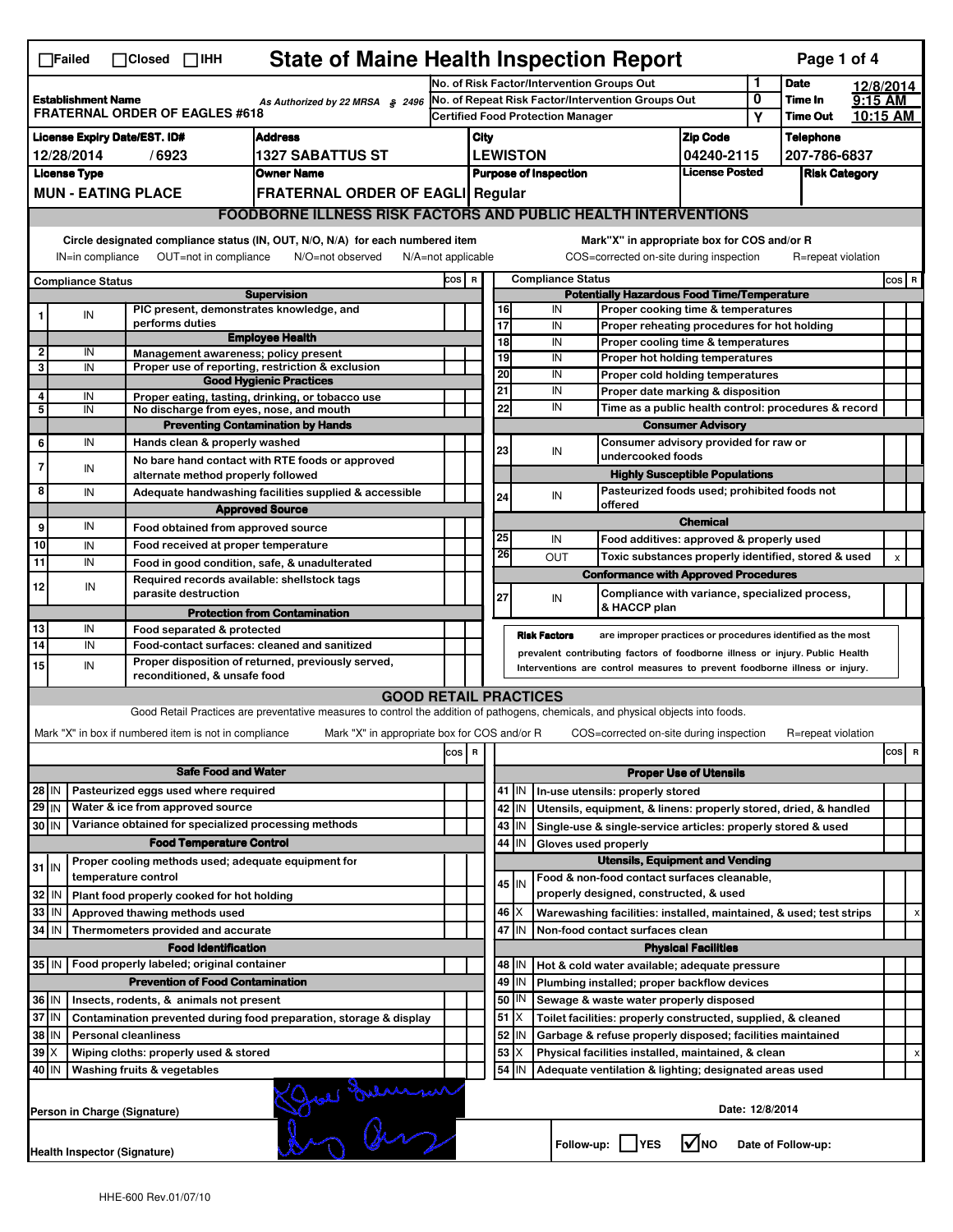|                                                     |                                           |                          | <b>State of Maine Health Inspection Report</b> | Page 2 of 4  |                        |                                  |  |  |  |  |  |  |
|-----------------------------------------------------|-------------------------------------------|--------------------------|------------------------------------------------|--------------|------------------------|----------------------------------|--|--|--|--|--|--|
| <b>Establishment Name</b>                           |                                           | As Authorized by 22 MRSA | 12/8/2014<br>Date                              |              |                        |                                  |  |  |  |  |  |  |
| <b>FRATERNAL ORDER OF EAGLES #618</b>               |                                           |                          |                                                |              |                        |                                  |  |  |  |  |  |  |
| License Expiry Date/EST. ID#<br>12/28/2014<br>/6923 | <b>Address</b><br><b>1327 SABATTUS ST</b> |                          | City / State<br><b>LEWISTON</b>                | /ME          | Zip Code<br>04240-2115 | <b>Telephone</b><br>207-786-6837 |  |  |  |  |  |  |
|                                                     | <b>Temperature Observations</b>           |                          |                                                |              |                        |                                  |  |  |  |  |  |  |
| Location                                            | Temperature                               |                          |                                                | <b>Notes</b> |                        |                                  |  |  |  |  |  |  |
| milk                                                | 40                                        |                          |                                                |              |                        |                                  |  |  |  |  |  |  |
| frig                                                | 40                                        |                          |                                                |              |                        |                                  |  |  |  |  |  |  |
| Walkin cooler                                       | 38                                        |                          |                                                |              |                        |                                  |  |  |  |  |  |  |
| hot water                                           | 110 plus                                  |                          |                                                |              |                        |                                  |  |  |  |  |  |  |



**Date: 12/8/2014**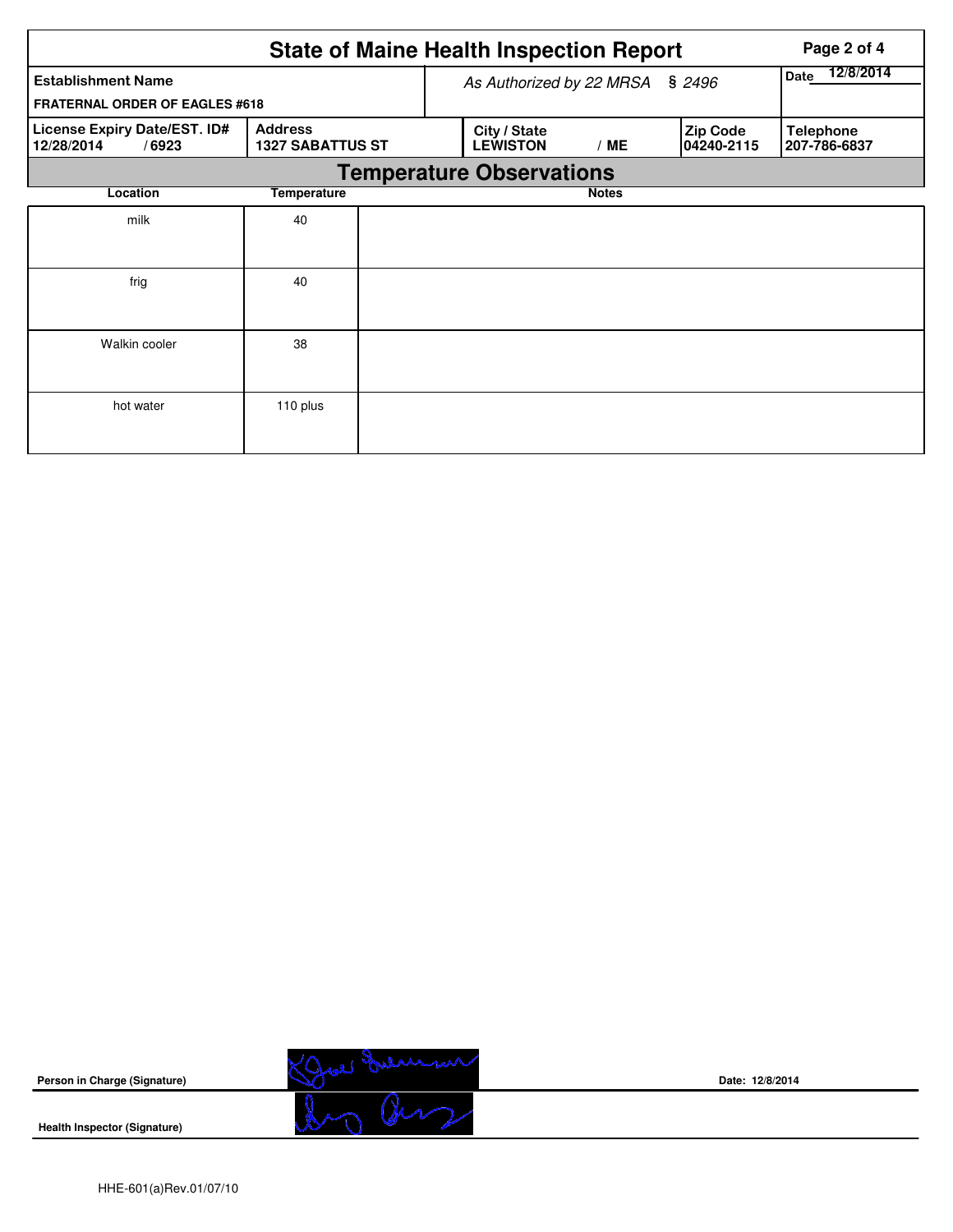| <b>State of Maine Health Inspection Report</b>                                                                                                                                                                 |                                                                                                          |                                        |           |                               |                   |  |
|----------------------------------------------------------------------------------------------------------------------------------------------------------------------------------------------------------------|----------------------------------------------------------------------------------------------------------|----------------------------------------|-----------|-------------------------------|-------------------|--|
| <b>Establishment Name</b>                                                                                                                                                                                      |                                                                                                          |                                        |           |                               | 12/8/2014<br>Date |  |
| <b>FRATERNAL ORDER OF EAGLES #618</b>                                                                                                                                                                          |                                                                                                          |                                        |           |                               |                   |  |
| License Expiry Date/EST. ID#<br>12/28/2014<br>/6923                                                                                                                                                            | <b>Address</b><br><b>1327 SABATTUS ST</b>                                                                | City / State<br><b>LEWISTON</b>        | <b>ME</b> | <b>Zip Code</b><br>04240-2115 |                   |  |
|                                                                                                                                                                                                                | <b>Observations and Corrective Actions</b>                                                               |                                        |           |                               |                   |  |
|                                                                                                                                                                                                                | Violations cited in this report must be corrected within the time frames below, or as stated in sections | 8-405.11 and 8-406.11 of the Food Code |           |                               |                   |  |
| 26: 7-301.11: C: Poisonous or toxic materials are not being stored and displayed for retail sale so they can not contaminate FOOD, EQUIPMENT,<br>UTENSILS, LINENS, and SINGLE-SERVICE and SINGLE-USE ARTICLES. |                                                                                                          |                                        |           |                               |                   |  |
| INSPECTOR NOTES: Can of Pizza stored with chemicals under sink--corrected on site                                                                                                                              |                                                                                                          |                                        |           |                               |                   |  |
| 39: 4-101.16: N: Unacceptable use of sponges.                                                                                                                                                                  |                                                                                                          |                                        |           |                               |                   |  |
| INSPECTOR NOTES: discarded-corrected on site                                                                                                                                                                   |                                                                                                          |                                        |           |                               |                   |  |
| 46: 4-302.14: N: No chemical test kit available.                                                                                                                                                               |                                                                                                          |                                        |           |                               |                   |  |
| <b>INSPECTOR NOTES: needed</b>                                                                                                                                                                                 |                                                                                                          |                                        |           |                               |                   |  |
| 46: 4-204.118.(B): N: Ware washing machine providing a fresh hot water sanitizing rinse not equipped with flow pressure device that is not properly<br>installed or is not operational.                        |                                                                                                          |                                        |           |                               |                   |  |
| INSPECTOR NOTES: gauge not working                                                                                                                                                                             |                                                                                                          |                                        |           |                               |                   |  |
| 51: 5-501.17: N: Covered receptacle not provided. (Female use)                                                                                                                                                 |                                                                                                          |                                        |           |                               |                   |  |
| <b>INSPECTOR NOTES: needed</b>                                                                                                                                                                                 |                                                                                                          |                                        |           |                               |                   |  |
| 51: 6-202.14: N: Toilet room not enclosed, with a self closing, tight fitting door.                                                                                                                            |                                                                                                          |                                        |           |                               |                   |  |
| <b>INSPECTOR NOTES: needed</b>                                                                                                                                                                                 |                                                                                                          |                                        |           |                               |                   |  |
| 53: 6-501.16: N: Mops are not being properly stored.                                                                                                                                                           |                                                                                                          |                                        |           |                               |                   |  |
| INSPECTOR NOTES: must be hung to air dry at all times                                                                                                                                                          |                                                                                                          |                                        |           |                               |                   |  |
|                                                                                                                                                                                                                |                                                                                                          |                                        |           |                               |                   |  |
|                                                                                                                                                                                                                |                                                                                                          |                                        |           |                               |                   |  |
|                                                                                                                                                                                                                |                                                                                                          |                                        |           |                               |                   |  |
|                                                                                                                                                                                                                |                                                                                                          |                                        |           |                               |                   |  |
|                                                                                                                                                                                                                |                                                                                                          |                                        |           |                               |                   |  |
|                                                                                                                                                                                                                |                                                                                                          |                                        |           |                               |                   |  |
|                                                                                                                                                                                                                |                                                                                                          |                                        |           |                               |                   |  |
|                                                                                                                                                                                                                |                                                                                                          |                                        |           |                               |                   |  |